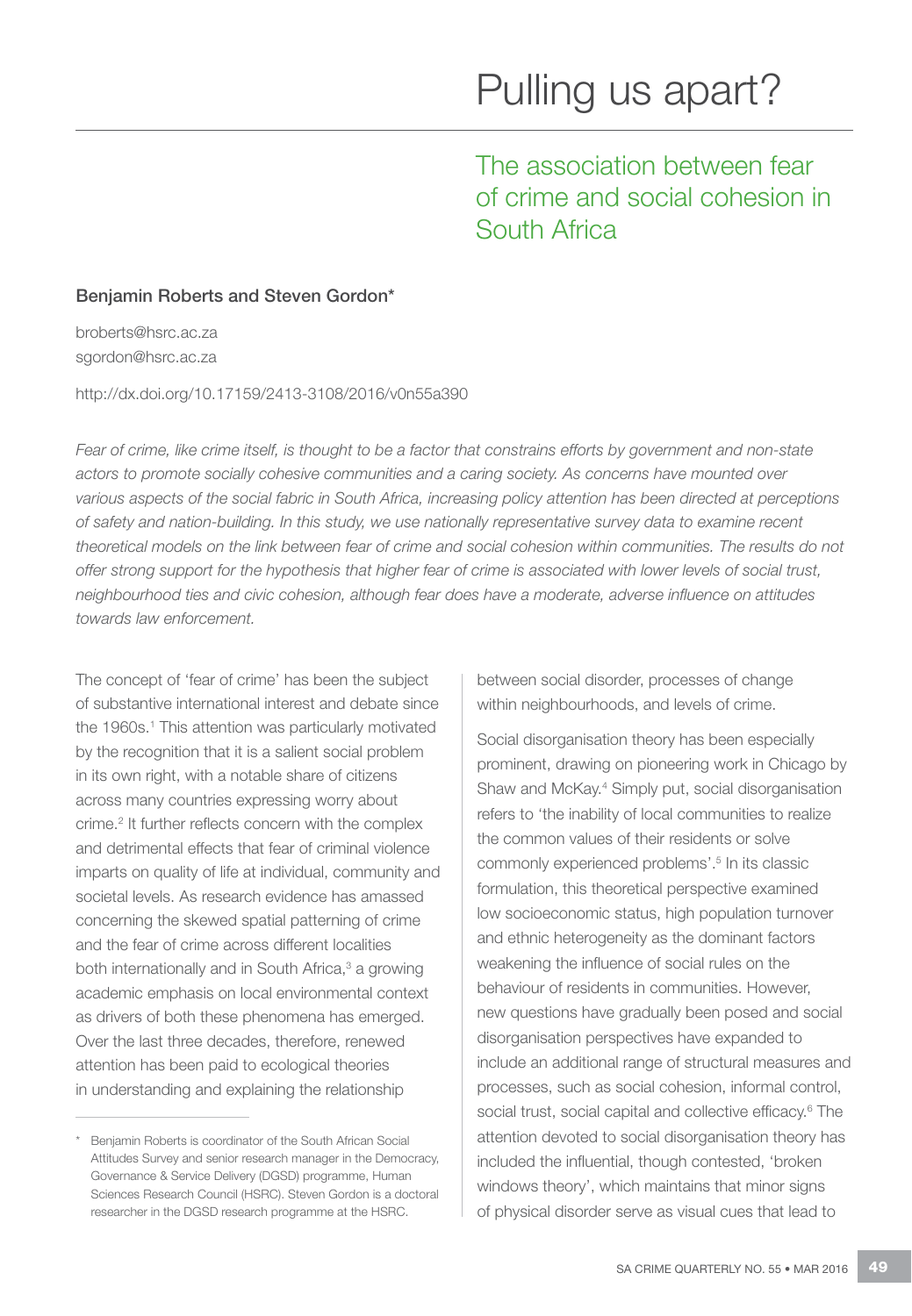serious crime and mounting urban decay, as well as subsequent theoretical critiques arguing that other factors instrumentally influence crime rates and that the disorder-crime link is weakly associated.<sup>7</sup>

In this article, our intention within this broader theoretical framework is to provide some preliminary South African empirical evidence with regard to the association between *fear of crime* and social cohesion. While crime represents a central variable in social disorganisation theory and is referred to in places throughout this article, our research primarily focuses on fear of crime rather than the occurrence of crime in examining associations with social cohesion.

Specifically, we analyse nationally representative survey data to determine the existence and strength of the association between these social indicators. For the purposes of this article, analysis has been confined exclusively to 2013 South African Social Attitudes Survey (SASAS) data, as this is the most recent survey round that contains both the fear and social cohesion measures that we use, as described below. We begin by outlining theoretical approaches to examining fear of crime and social cohesion, as well as associated empirical evidence. We then describe the survey data used for analysis, including a discussion of the definitional and measurement debates on fear of crime, and present the distribution of our chosen fear indicator. We also examine the influence of fear on two aspects of our multidimensional conceptualisation of social cohesion, namely social trust and neighbourhood ties, as well as political legitimacy. We conclude by relating our findings to theoretical perspectives on the consequences of fear in communities, and reflecting on the implications for policy efforts aimed at addressing crime and fear of crime as the basis for greater cohesion and improved personal, community and national wellbeing.

## Fear of crime and social cohesion in theory

One strand of the social disorganisation literature has focused on exploring the complex ways in which contextual mechanisms influence crime and perceptions of crime within localities. Neighbourhood characteristics, such as disadvantage, population

stability or mobility, level of urbanisation, racial or ethnic diversity and prior crime levels are seen to shape collective efficacy (social cohesion, trust and informal social control) and social disorder, which inform beliefs and worries about crime and violence.8 One extension of the social disorganisation perspective recognises that a reciprocal relationship may exist between fear of crime and neighbourhood social cohesion. This implies that while the characteristics of neighbourhoods are likely to have consequences for levels of crime and fear of crime, it is also possible that fear of crime may have a bearing on neighbourhood trust, cohesion and attachment.

There are two dominant theoretical perspectives pertaining to community responses to fear of crime, termed by James Hawdon and colleagues as the 'fear-decline' and 'fear-solidarity' models.<sup>9</sup> According to the fear-decline model, escalating fear of crime can weaken the ability of local communities to collectively address problems. This occurs because fear inhibits social interaction, which, in turn, may result in a decline in social cohesion and trust, erode the informal social control or collective efficacy that keeps crime and disorder in check, and foster a retreat from neighbourhood life.10 Consequently, this process of decline is thought to further provoke fear and a rise in crime. By contrast, the fear-solidarity model argues that fear of crime may actually serve to enhance community solidarity by motivating residents to come together, establish shared values and respond collectively to the common threat posed by crime.

## Existing evidence on the fear-cohesion association

There have been a number of studies, mostly from North America and Europe, that have attempted to test the hypothesised effect of fear of crime on neighbourhood social ties and attachment. In an early Canadian study from the late 1970s, Timothy Hartnagel found that fear of victimisation was *not* inversely related to neighbourhood cohesion and social activity, but did have a significant effect on attachment to the community as a place of residence.11 Despite this finding, a number of other studies have tended to confirm the view that fear promotes decline and withdrawal rather than solidarity.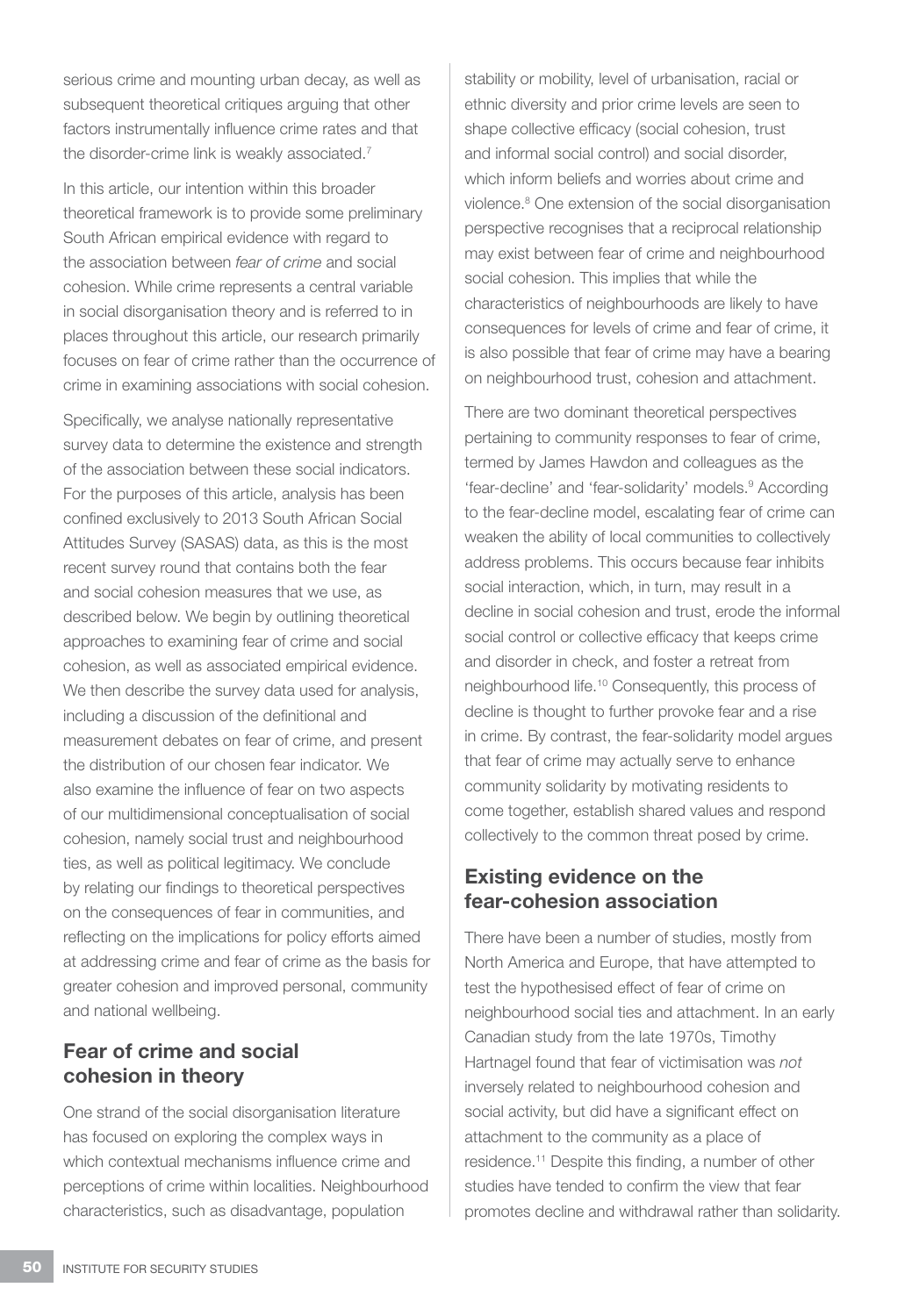For instance, Allen Liska and Barbara Warner's 1991 study of United States (US) cities found that fear of crime constrains social interaction, which they contend is likely to have a damaging effect on social solidarity and attempts at building cohesiveness.12 Similarly, using British Crime Survey data, Markowitz and colleagues found in 2001 that declining neighbourhood cohesion increased crime and disorder, which resulted in escalating fear of crime and imposed further downward pressure on cohesion.<sup>13</sup> A more recent example comes from a 2013 Finnish study, where Hawdon and colleagues suggest relatively strong support for the fear-decline perspective but not for the fear-solidarity model.<sup>14</sup> In fact, very limited evidence exists favouring the solidarity model. One exception is the 2009 study of Chicago residents by Joong-Hwan Oh and Sangmoon Kim, who found that mounting fear of crime among the elderly promoted greater social interaction with their neighbours and created the basis for stronger social cohesion and interpersonal trust.<sup>15</sup> South African evidence on the fear-cohesion nexus is especially limited, particularly if one narrows the focus to quantitative studies. There have nonetheless been several articles in South Africa testing different aspects of social disorganisation theory.16

## Methodology

This study employs quantitative data from the 2013 round of the South African Social Attitudes Survey (SASAS), a repeat cross-sectional survey series that has been conducted annually since 2003 by the Human Sciences Research Council (HSRC). Each SASAS round has been designed to yield a nationally representative sample of adults aged 16 and older living in private residence. Statistics South Africa's 2011 Population Census Small Area Layers (SALs) were used as primary sampling units (PSUs). For each round of SASAS, 500 PSUs were drawn, with probability proportional to size, from a sampling frame containing all of the 2011 SALs. The sampling frame is annually updated to coincide with StatsSA's midyear population estimates in respect of the following variables: province, gender, population group and age group. The sample excludes special institutions (such as hospitals, military camps, old age homes, school and university hostels), recreational areas, industrial areas, and vacant areas. It therefore focuses on

dwelling units or visiting points as secondary sampling units (SSUs), which are separate (non-vacant) residential stands, addresses, structures, flats, homesteads and other similar structures. Three explicit stratification variables were used in selecting SALs, namely province, geographic type and majority population group.

In each of these drawn PSUs, 21 dwelling units were selected and systematically grouped into three subsamples of seven, each corresponding to the three SASAS questionnaire versions that are fielded. The questionnaire containing the relevant fear of crime and social cohesion was included in only one of the three instruments, and thus administered to seven visiting points in each PSU.17 The sample size of the study consisted of 2 885 interviews.

The English base version of the research instruments was translated into the country's major official languages and the surveys were administered in the preferred language of the respondent. This was to ensure that all respondents in different provinces understood the questionnaire and that it was culturally equivalent and consistent across all languages. Pilot testing was conducted in an attempt to ensure the validity of the research instrument. Interviews were conducted by means of face-to-face interviewing, using print questionnaires.<sup>18</sup>

#### Study limitations

Two particular limitations of the study need to be mentioned. The first relates to the availability of crosssectional versus panel data. As previously mentioned, SASAS is a repeat, cross-sectional survey series. Therefore, while the series permits the analysis of trends in underlying beliefs and attitudes over time, it is not a longitudinal panel study that interviews the same individual respondents at regular intervals. The absence of repeated observations for the same sample of South African adults over a number of waves of interviewing means that the study is constrained in its ability to examine the observed relationships between crime, fear of crime and social cohesion among the same people. The implication is that our focus is instead confined to exploring the extent and nature of the association between these constructs.

The second limitation of the study is that, due to the sample design and characteristics, the SASAS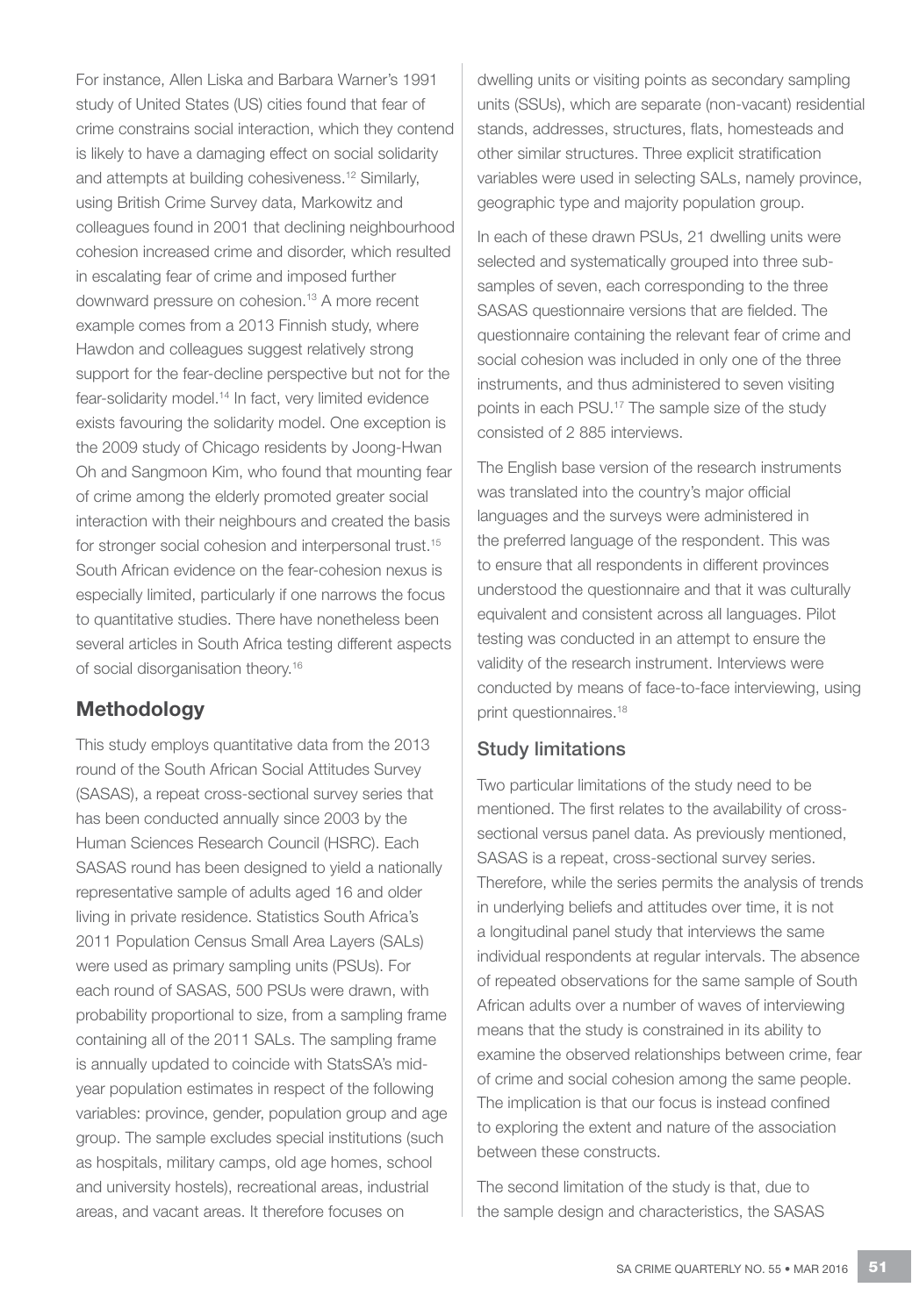dataset does not permit disaggregation down to the neighbourhood level. As a result, we are unable to examine how neighbourhood level characteristics may affect crime, fear and social cohesion patterns, or reflect on the consistency or variation in observed patterns within and between different localities at the small area level. While this does mean that we are drawing on neighbourhood-level theory to inform and guide the national-level analysis we perform, we believe that survey results will at least serve as a broad evidence of the fear-cohesion nexus that future neighbourhood-level, quantitative research could substantiate or refute.

#### Measuring fear of crime

The steady expansion of research on fear of crime in recent years has prompted significant methodological reflection on the survey-based measures traditionally used to examine this phenomenon. One of the most commonly used fear of crime questions asked of individuals includes variants on the following: 'How safe do you feel walking alone in this area after dark?' This is the primary indicator included in Statistics South Africa's Victims of Crime Survey series to capture fear of crime.19 This line of questioning is said to capture 'formless' fears that address a vague threat to personal security, and can be distinguished from measures aimed at identifying 'concrete' fears that refer to a particular crime (e.g. types of property crime or individual/personal crime).20 Criticisms levelled at the formless fear questions include:

- The lack of explicit reference to crime
- The imprecise geographical reference the 'neighbourhood' or 'local area'
- The reference to an activity that many may seldom undertake ('walking alone after dark'), either by choice or owing to physical limitation
- The absence of a specific recall period and failure to capture frequency of fearful experiences (e.g. number of times in the past year that the person felt unsafe $)^{21}$

Various refinements have been experimented with in response to such criticisms, ranging from basic phrasing changes to the inclusion of multiple items. Of particular relevance is recent research that

suggests that fear of crime is both an *expressive* and an *experiential* phenomenon.<sup>22</sup> The expressive component of fear refers to 'a more diffuse/ambient anxiety',<sup>23</sup> which is essentially a general awareness of the likelihood or risk of victimisation. Alternatively, experiential fear can be described as 'an everyday worry', a set of tangible emotions deriving from a feeling that one's personal safety is being directly threatened. The conventional formless fear questions arguably tap into more general anxiety or the expressive element of fear. They may also overestimate fear of crime due to a focus on how afraid one is (intensity) without taking account of how often one is worried or fearful (frequency) or the impact of such worries on everyday life.<sup>24</sup>

As such, in this article we draw on measures originally developed for inclusion in the European Social Survey (ESS) to better capture experiential fear. These measures combine items on the frequency of worry about specific crime types with questions on the adverse impact of fear on quality of life. This narrows the focus to emotional experiences that adversely affect wellbeing, which may lead to more precise estimates of the everyday experience of the fear of crime.25 The specific form of these questions is as follows:

- (1) 'How often, if at all, do you worry about your home being burgled?', with the response categories 'All or most of the time', 'Some of the time', 'Just occasionally' and 'Never'.
- (2) (If the answer is other than 'Never'): 'Does this worry about your home being burgled have a serious effect on the quality of your life, some effect, or no real effect on the quality of your life?'
- $(3) (4)$  Two questions with similar phrasing, though 'your home being burgled' is substituted with 'becoming a victim of violent crime'.

These experiential fear measures have been included in each round of the SASAS series since 2008, alongside the more traditional indicators of fear, namely the perceived safety of walking alone in one's areas during the day and after dark.26 In Table 1, the frequency of responses to the worry about burglary and violent crime questions, as well as the follow-up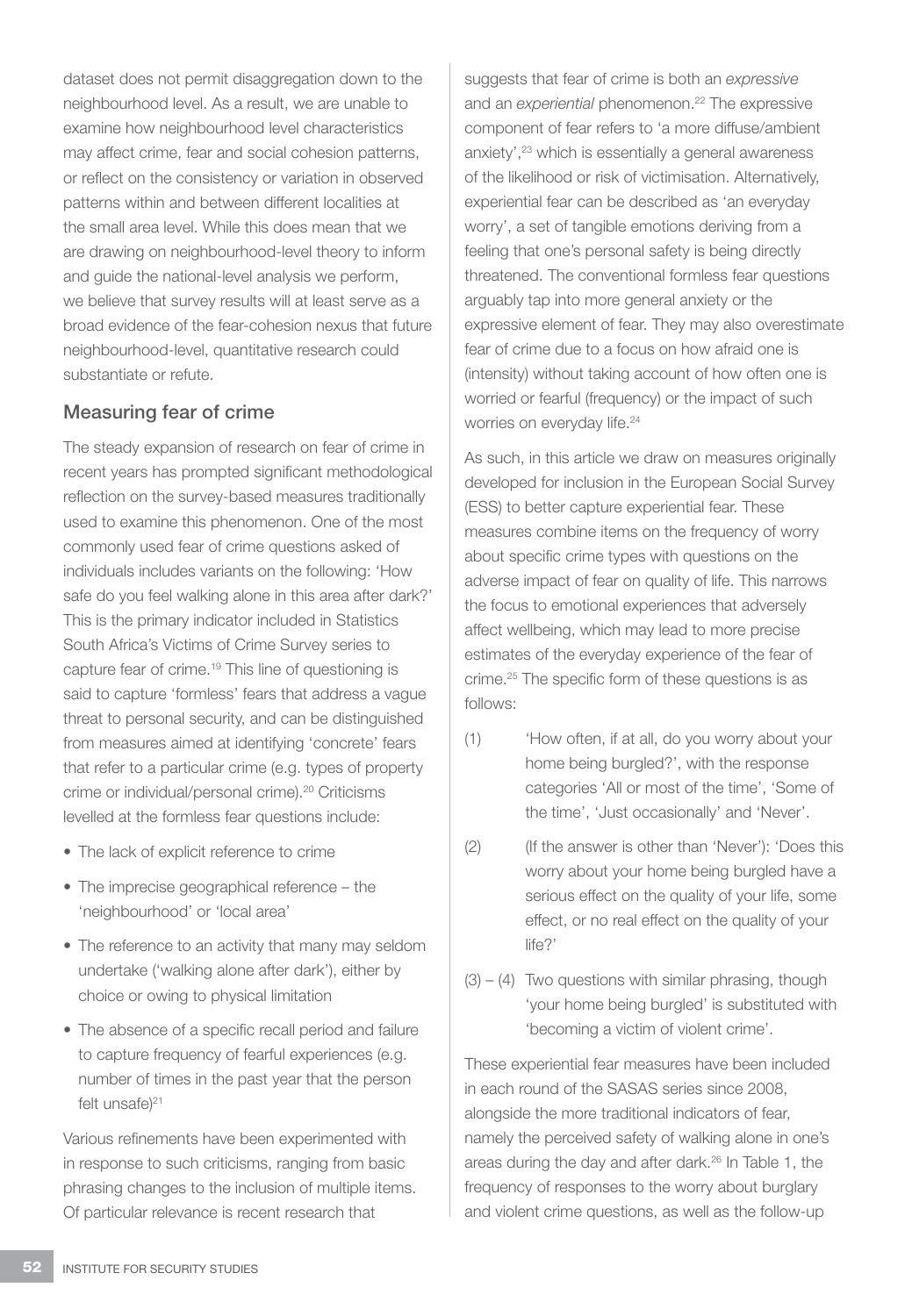### Table 1: Frequency of responses to four

questions on worry about crime (2013)

|                                           | <b>Worry</b><br>about<br>burglary | <b>Worry</b><br>about<br>violent<br>crime |  |  |  |
|-------------------------------------------|-----------------------------------|-------------------------------------------|--|--|--|
| <b>Frequency of worry</b>                 |                                   |                                           |  |  |  |
| Never                                     | 38%                               | 38%                                       |  |  |  |
| Just occasionally                         | 15%                               | 16%                                       |  |  |  |
| Some of the time                          | 31%                               | 26%                                       |  |  |  |
| All/most of the time                      | 17%                               | 21%                                       |  |  |  |
| Total                                     | 100%                              | 100%                                      |  |  |  |
| <b>Effect of worry on quality of life</b> |                                   |                                           |  |  |  |
| Never worry                               | 38%                               | 38%                                       |  |  |  |
| No real effect                            | 11%                               | 12%                                       |  |  |  |
| Some effect                               | 33%                               | 33%                                       |  |  |  |
| Serious effect                            | 18%                               | 18%                                       |  |  |  |
| Total                                     | 100%                              | 100%                                      |  |  |  |

*Source: HSRC South African Social Attitudes Survey (SASAS), 2013.*

items on the impact of such fear on personal quality of life, are presented for the 2013 survey round. Close to two-fifths (38%) of adult South Africans indicated that they never worried about their home being burgled or becoming a victim of violent crime, while a slightly higher share expressed worry either 'just occasionally' or 'some of the time' (46% for burglary; 50% for violent crime). For both types of crime, around a fifth of adults indicated that their worry was a constant presence in their lives (17% for burglary; 21% for violent crime).

A similar distribution of responses is evident in relation to the items addressing the impact of worry on one's quality of life. Of those that expressed some level of worry about the two crime types in 2013, only around a tenth (11–12%) felt it had 'no real effect', with a significant proportion (33% for burglary and violent crime) acknowledging at least 'some effect'.

In Table 2, the cross-tabulation of the frequency of worry and effect on quality of life items is presented. The results demonstrate a consistent and expected pattern, namely that the more frequently one worries about crime, the more inclined one is to report appreciable effects on quality of life. Those who

|                           | Effect of worry on quality of life |                |             |                |              |  |
|---------------------------|------------------------------------|----------------|-------------|----------------|--------------|--|
| <b>Frequency of worry</b> | (Never worry)                      | No real effect | Some effect | Serious effect | <b>Total</b> |  |
| Worry about burglary      |                                    |                |             |                |              |  |
| Never                     | 100                                |                |             |                | 100          |  |
| Just occasionally         |                                    | 42             | 52          | 6              | 100          |  |
| Some of the time          |                                    | 16             | 65          | 18             | 100          |  |
| All or most of the time   |                                    | $\overline{4}$ | 37          | 59             | 100          |  |
| Total                     | 38                                 | 12             | 33          | 18             | 100          |  |
| Worry about violent crime |                                    |                |             |                |              |  |
| Never                     | 100                                |                |             |                | 100          |  |
| Just occasionally         |                                    | 42             | 47          | 11             | 100          |  |
| Some of the time          |                                    | 13             | 70          | 17             | 100          |  |
| All or most of the time   |                                    | 5              | 27          | 69             | 100          |  |
| Total                     | 38                                 | 11             | 33          | 18             | 100          |  |

Table 2: Estimated proportions of different effects on quality of life given frequency of worry about crime (2013, row percentages)

*Source: HSRC South African Social Attitudes Survey (SASAS) 2013.*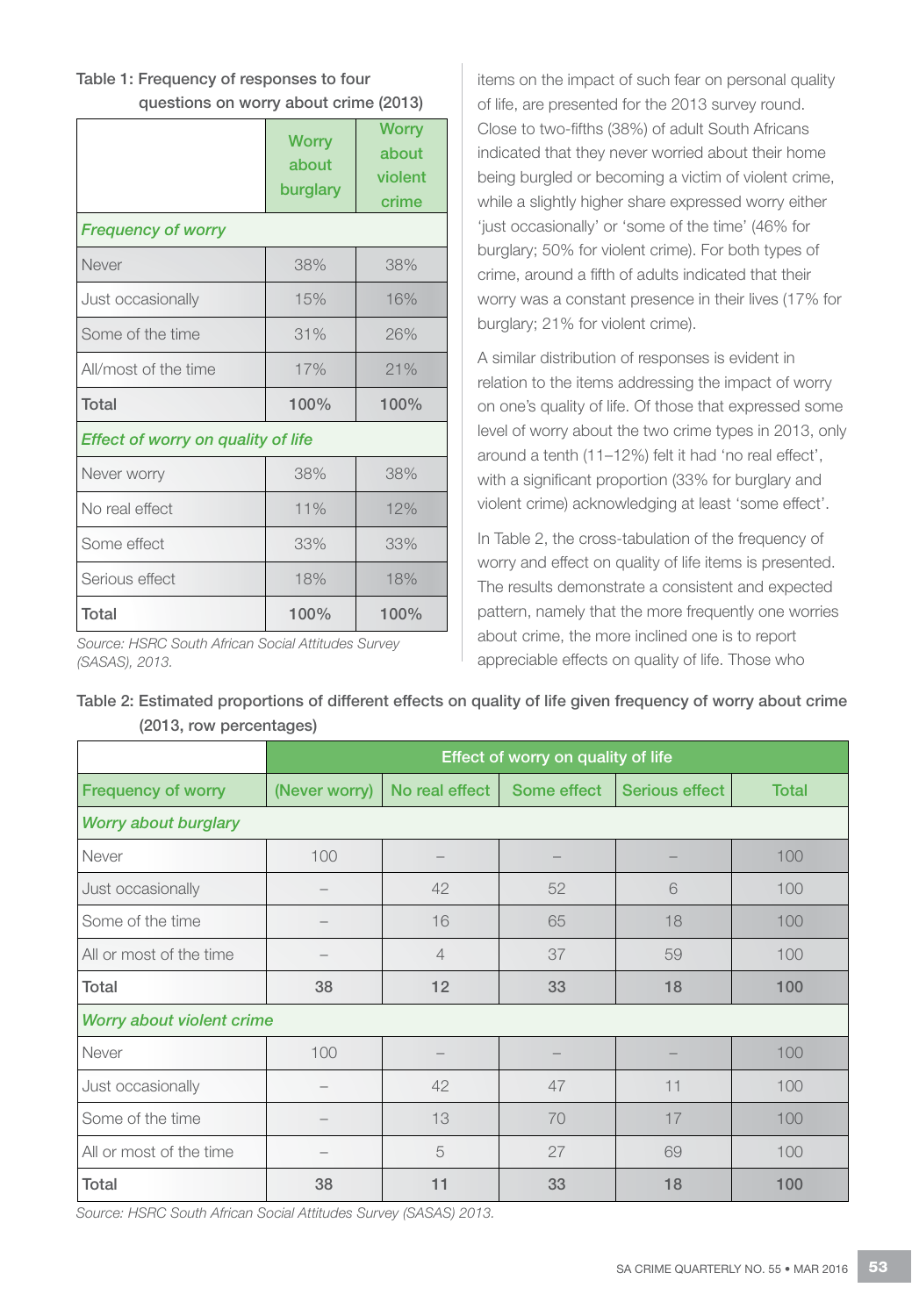indicated that they worried 'just occasionally' mostly reported that it had 'some effect' (52% for burglary; 47% for violent crime). Among those stating that they worried 'some of the time', a far greater share stated that it had 'some effect' on their quality of life (65% for burglary; 70% for violent crime). Finally, for those worrying 'all or most of the time', the dominant response was that this exerted a 'serious effect' on their wellbeing (59% for burglary; 69% for violent crime). These patterns have exhibited modest fluctuations between 2008 and 2014 (results not shown), but the overarching pattern is one of broadly consistent levels of worry which, for a sizable minority, has a serious impact on the quality of their lives.<sup>27</sup>

The responses to the four questions were combined into a single categorical measure of fear of crime, using an approach that Jackson and Kuha refer to as a 'model-supported method'.28 The scaling of this measure ranged from 1 (unworried) to 6 (most worried). The responses for 2013 are provided in Table 3.29 On average across the period, slightly more than a third (36%) of respondents were unworried, while 13% worried occasionally only about home burglary or only about violent crime. A quarter of the adult population (23%) displayed moderate levels of worry, 5% had a

#### Table 3: Levels of fear of crime in South Africa in 2013 based on the new categorisation

|                    |          | 95% confidence<br>intervals |                       |  |
|--------------------|----------|-----------------------------|-----------------------|--|
|                    | 2013 (%) | Lower<br>bound              | <b>Upper</b><br>bound |  |
| Unworried          | 39       | 35.1                        | 42.2                  |  |
| Burglary only      | 6        | 4.5                         | 7.1                   |  |
| Violent crime only | 8        | 6.0                         | 9.3                   |  |
| Infrequent worry   | 22       | 19.3                        | 24.5                  |  |
| Frequent worry     | 6        | 4.7                         | 7.8                   |  |
| Persistent worry   | 20       | 18.0                        | 23.2                  |  |
| Total              | 100      |                             |                       |  |
| Mean score (1-6)   | 3.12     | 2.99                        | 3.26                  |  |

*Data: HSRC South African Social Attitudes Survey (SASAS), Round 11, 2013. Weighted percentages have been calculated using sampling design weights, benchmarked to Statistics South Africa's mid-year population estimates. The total number of respondents with valid responses to the fear of crime measures is 2 845.* 

fairly high level, while 23% were classified as having very high levels of worry. Year-on-year estimates show a similar pattern, though with some differences at the tail ends of the distribution.

The experience of criminal victimisation has a clear bearing on levels of fear. In 2013, SASAS respondents were asked: 'Have you or a member of your household been the victim of a burglary or assault in the last five years?' Of those who answered affirmatively,30 almost two-fifths (37%) were found to be in class 6 (most worried) and only about one-seventh (15%) were in the first class (least worried). Further testing found that fear was lower among those who had not been victims of crime.31 A Pearson's chi-squared test identified that the observed differences between fear of crime and experience of crime were statistically significant, as did a one-way ANOVA test.<sup>32</sup> This suggests that, in South Africa, an individual's fear of crime has a relationship with his or her experience of crime. Yet it is also possible for fear of crime to be disproportionate relative to the actual risk of criminal victimisation. For instance, the city of Barcelona (Spain) has a low and declining crime rate, but fear of crime in Barcelona remains high, indicating a mismatch between actual levels of victimisation and the fear of being victimised.<sup>33</sup> In such instances, fear may reflect a more generalised sense of risk.<sup>34</sup> It must be considered, therefore, that the relationship between fear of crime and criminal victimisation can be complex and non-linear.

#### A multidimensional approach

Like fear of crime, social cohesion has received increased policy attention in South Africa over the last decade, especially following the widespread xenophobic violence of 2008. It has been promoted to address concerns related to the high levels of violent crime, but also to promote positive national identity in a multicultural, stratified society.35 The 1998 White Paper on Safety and Security identified the promotion of social cohesion as an important element underlying its social crime prevention efforts. More recently, the 2012 National Development Plan (NDP) included a chapter entitled 'Building safer communities', which among other things stressed that safety and security requires an environment that is conducive to 'strengthened social cohesion'. Even the 2015 draft White Paper on Security and Safety includes the need 'to improve the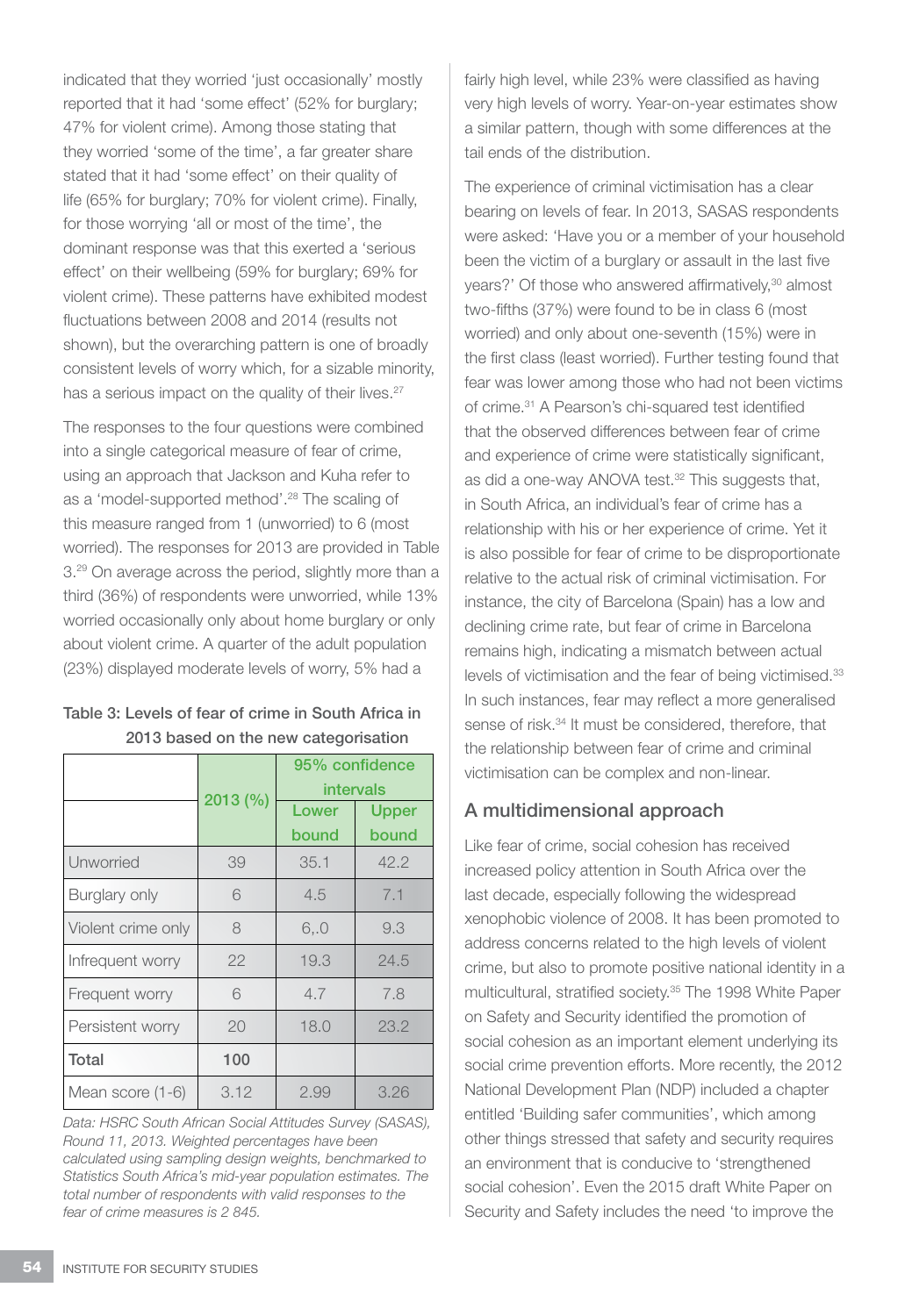social fabric and cohesion within families' as one of six core objectives. Institutionally, a Chief Directorate of Social Cohesion has been established in the Department of Arts and Culture to coordinate social cohesion activities across government departments. Yet, despite this, social cohesion has been, and continues to be, the subject of considerable conceptual and measurement debate. There remains little agreement on what constitutes social cohesion and whether or how it can be measured.<sup>36</sup>

In this instance, we draw on research conducted by the HSRC on conceptualising and measuring social cohesion. This conceptual framework assumes that social cohesion is multidimensional in that it encompasses a number of domains of social life, involves both attitudinal and behavioural predispositions, and is an attribute of a group or society rather than individuals.<sup>37</sup> The HSRC work identified three specific dimensions of cohesion:

- • *Socio-cultural cohesion,* which includes social capital, trust, tolerance and shared identities and is the core focus in much social cohesion literature
- • *Economic cohesion,* which addresses economic development as well as support for strategies to reduce poverty and inequality
- • *Civic cohesion,* which addresses political support and legitimacy as well as active political participation by citizens

A full examination of the association between fear of crime and social cohesion, using a range of measures to inform this particular conceptualisation, is beyond the scope of this short article. Instead, we focus on two key aspects of socio-cultural and civic cohesion, the first relating to interpersonal or social trust and neighbourliness, and the second focusing on key components of political support. Use will be made exclusively of the 2013 SASAS data, as this is the most recent round that contains both the fear and social cohesion measures.

#### **Results**

#### Does fear diminish social trust?

Despite common references to the 'rainbow nation' and the moral philosophy of ubuntu, national and comparative data on social trust suggest that South Africa is a society characterised by low levels of trust.<sup>38</sup> Given criticism concerning the reliability of single-item measures of generalised interpersonal trust, we make use of three items included in SASAS.<sup>39</sup> The measures are phrased as follows: (1) 'Generally speaking, would you say that most people can be trusted, or that you cannot be too careful in dealing with people?'; (2) 'Do you think that most people would try to take advantage of you if they got the chance, or would they try to be fair?'; and (3) 'Would you say that most of the time people try to be helpful or that they are mostly looking out for themselves?'.<sup>40</sup> Responses to these items are captured on an 11-point scale, where 0 represents the lowest level of trust and 10 the highest.<sup>41</sup> Again, relatively low levels of trust are evident, with the mean scores ranging between 4.02 and 4.40 on the scale. The scores for the three items were subsequently averaged together and the resultant 0–10 score transformed into a 0–100 trust index, with higher values indicating greater trust in others.42

In Figure 1, mean social trust index scores are presented for each of the six categories in the experiential fear of crime measure. The results do not reveal a stark gradient of difference across the

#### Figure 1: Mean social trust index scores by experiential fear of crime, 2013



*Source: HSRC South African Social Attitudes Survey (SASAS) 2013.*

*Note: Social trust is measured on a 0–100 scale, with higher values indicating greater levels of interpersonal trust. The vertical lines represent the 95% confidence intervals for each*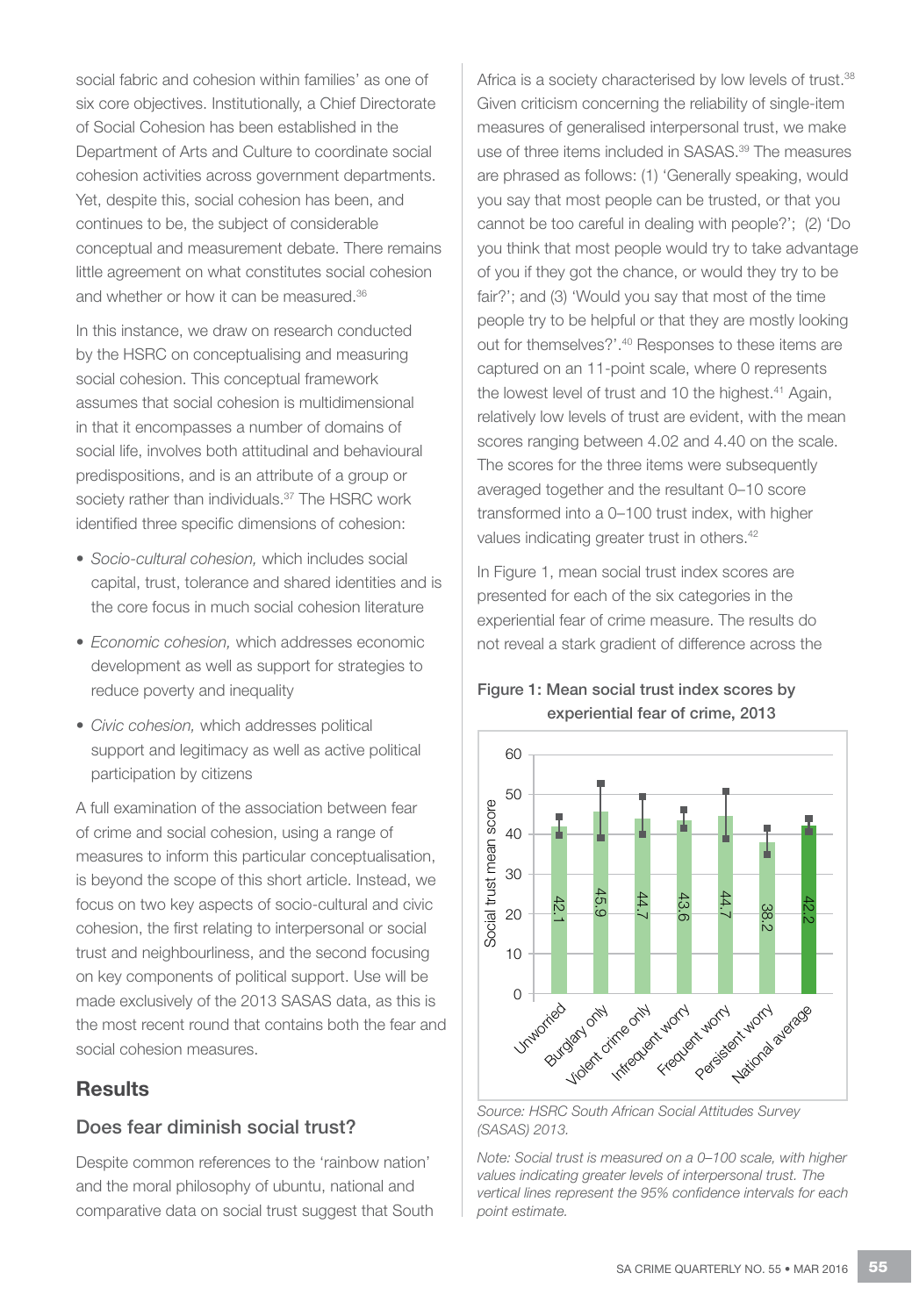fear scale. A one-way ANOVA was conducted and revealed that fear of crime did exert a significant effect on social trust [M=42.2, SD=21.4, F(5,2817)=6.55, p < .001].43 However, post hoc comparisons using the Scheffé test show that only those in the most worried category are less trusting than those with lower levels of fear,<sup>44</sup> while correlation analysis shows that there is only a weak, inverse relationship between fear and trust  $(r = -0.047, p = 0.0134)$ .

These results suggest that fear of crime is inversely related to social trust, but it needs to be acknowledged that the levels of fear need to be relatively high in order for this association to be observed. Similar findings emerge when using measures of neighbourliness rather than social trust.<sup>45</sup> We also find that the conclusions do not alter if one substitutes the experiential fear variable for the conventional 'walking alone at night' fear measure.46 Such findings indicate that fear of crime exerts a nominal negative influence over social trust and community ties, which is most evident at the upper margin of the fear scales. One might take this finding as evidence that South Africans are resilient and do not allow fear of crime to depress their levels of social trust or damage neighbourly bonds. However, given the low general trust scores, one could also argue that such trust and community ties may to some degree already have eroded and that expectations of a strong pattern of difference, based on such measures, are possibly misplaced.

#### The political consequences of fear

The process of democratic transformation and consolidation in the country has focused on progressively realising a united, cohesive society. The NDP emphasises political legitimacy and democratic participation as primary goals of the state and core indicators of social cohesion. The importance of civic cohesion derives from mounting international concern over the last two decades about an apparent erosion of the foundations of citizenship and democracy, or a 'crisis of democratic legitimacy'. Evidence of declining electoral turnout, falling confidence in government and mounting public discontent are often cited in support of this thesis.<sup>47</sup> It has provoked wide-ranging initiatives aimed at building up citizen-state relations, including opening up opportunities for direct citizen

engagement in decision-making processes and efforts at improving government transparency and accountability.

To examine the consequence of fear of crime on civic cohesion, we examine measures that allow us to discern patterns of political legitimacy and illegitimacy. We draw on a nested understanding of political support, ranging from diffuse measures of national identity and pride through to more specific evaluations of democratic performance, institutional trust, and approval of office-bearers.<sup>48</sup> For the purposes of this article, we leave aside the political participation element of civic cohesion. Future studies will hopefully explore the impact of fear of crime on political behaviour in the country. National pride is assessed based on the level of agreement with the following statement: 'Generally speaking, South Africa is a better country than most other countries.' Two measures of democratic performance are used, namely satisfaction with the functioning of democracy as a whole and, more narrowly, satisfaction with the way that the government is handling crime reduction in one's neighbourhood. With regard to institutional trust, we focus on trust in the police and the courts, while the last measure we employ for our analysis is trust in current political leaders in the country. In all instances, a standard five-point Likert scale is used to capture responses.

Table 4 presents levels of pride, satisfaction and trust for each of these political support measures and how these attitudes vary by different levels of experiential fear. It is interesting to observe from the bottom row in the table that, after two decades of democracy, South Africans are resolutely proud of their country, but judge fairly harshly the general performance of the democratic system and the quality of political leadership. Citizens also lack confidence in the police and courts, while less than a fifth (18%) were content with government crime reduction efforts in their neighbourhood. Observed levels of discontent in 2013 in many instances reflect a general decline in political support over the 2008–2014 interval.<sup>49</sup> Unfavourable evaluations of the performance of democracy and core political institutions could be interpreted as a sign of the emergence of a more critical citizen who is concerned with the accountability of institutions and office-bearers.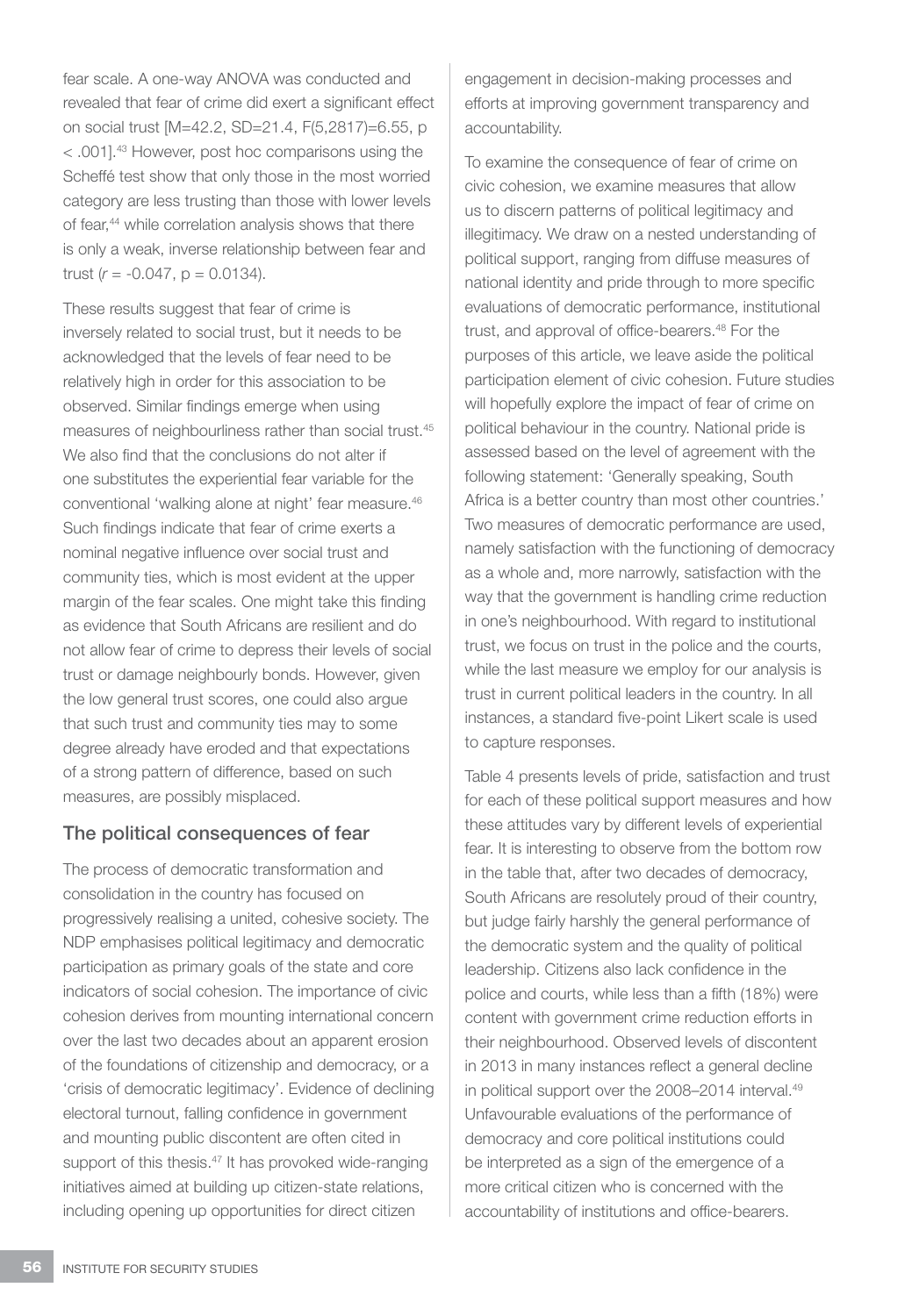Table 4: Relationship between fear (and experience) of crime and civic cohesion

|                    | <b>National</b><br>pride | <b>Satisfaction</b><br>with<br>democracy | Trust in<br>political<br><b>leaders</b> | Trust in<br>courts | Trust in<br>police | <b>Satisfaction</b><br>with crime<br>reduction |
|--------------------|--------------------------|------------------------------------------|-----------------------------------------|--------------------|--------------------|------------------------------------------------|
| Unworried          | 82                       | 33                                       | 28                                      | 48                 | 36                 | 24                                             |
| Burglary only      | 76                       | 40                                       | 34                                      | 65                 | 30                 | 24                                             |
| Violent crime only | 69                       | 36                                       | 29                                      | 50                 | 27                 | 21                                             |
| Infrequent worry   | 81                       | 31                                       | 25                                      | 44                 | 21                 | 13                                             |
| Frequent worry     | 86                       | 46                                       | 29                                      | 41                 | 26                 | 16                                             |
| Persistent worry   | 76                       | 27                                       | 26                                      | 35                 | 22                 | 12                                             |
| National average   | 79                       | 33                                       | 27                                      | 45                 | 28                 | 18                                             |

*Source: South African Social Attitudes Survey (SASAS) 2013.*

*Note: The first column showcases the share of the population who agree that South Africa is a better country than most other countries; columns two and three reflect the adult public who are satisfied with democracy and political leaders; the fourth and fifth columns reflect the share who trust in the courts and the police respectively; and finally the sixth column depicts the proportion of the population that is satisfied with the government's crime-cutting efforts in their neighbourhood.* 

## Does fear have a discernible impact on these measures?

The evidence presented in Table 4 shows that the results are rather mixed. An association between fear of crime and national pride is clearly not manifest. The same appears to be true of satisfaction with democratic performance and the country's current political leaders. As can be observed from the table and as one might intuitively expect, there is a slightly stronger but nonetheless moderate inverse association between fear and both trust in the police and satisfaction with crime reduction. Further examination, using single pairwise correlations, shows a negative association between fear of crime and confidence in the police and in crime-reduction efforts.<sup>50</sup> In other words, as an individual becomes more fearful, his or her confidence in the criminal justice system declines. While worry about crime therefore has some association with more specific political support items, on the whole it is unlikely to be a primary driver of political legitimacy in the country, given the strength and nature of the observed association.

## **Conclusion**

In South Africa, fear of crime continues to be reported by a significant share of the population, irrespective of whether expressive or experiential measures are

employed. Reported fear of crime is no doubt informed by experiences of crime, and a significant segment of the adult population reported having been a victim of crime in last five years. While much concern has been voiced about the likely consequences such fear may bring to bear on local society, the study results offer fairly circumscribed support for a corrosive effect on the particular aspects of social cohesion that we examined. There is only a weak, negative association with social trust and neighbourhood ties. Greater fear is associated with more negative views of police effectiveness and overall police confidence. Yet it does not yield a consistent, adverse association with more diffuse measures of political support, such as satisfaction with democracy and national pride. Where such a relationship exists, it tends to be apparent only at the extreme, upper margins of the fear scale. Therefore these results certainly do not provide unequivocal evidence in favour of either fear-decline or fear-solidarity models of community responses to fear. At best, they show marginal and somewhat variable support for the fear-decline perspective.

Obviously, the study is constrained by the data available for analysis. Longitudinal data would allow us to better understand the direction of the relationship observed in this study. As Markowitz observes, the absence of such panel data has been a general impediment in social disorganisation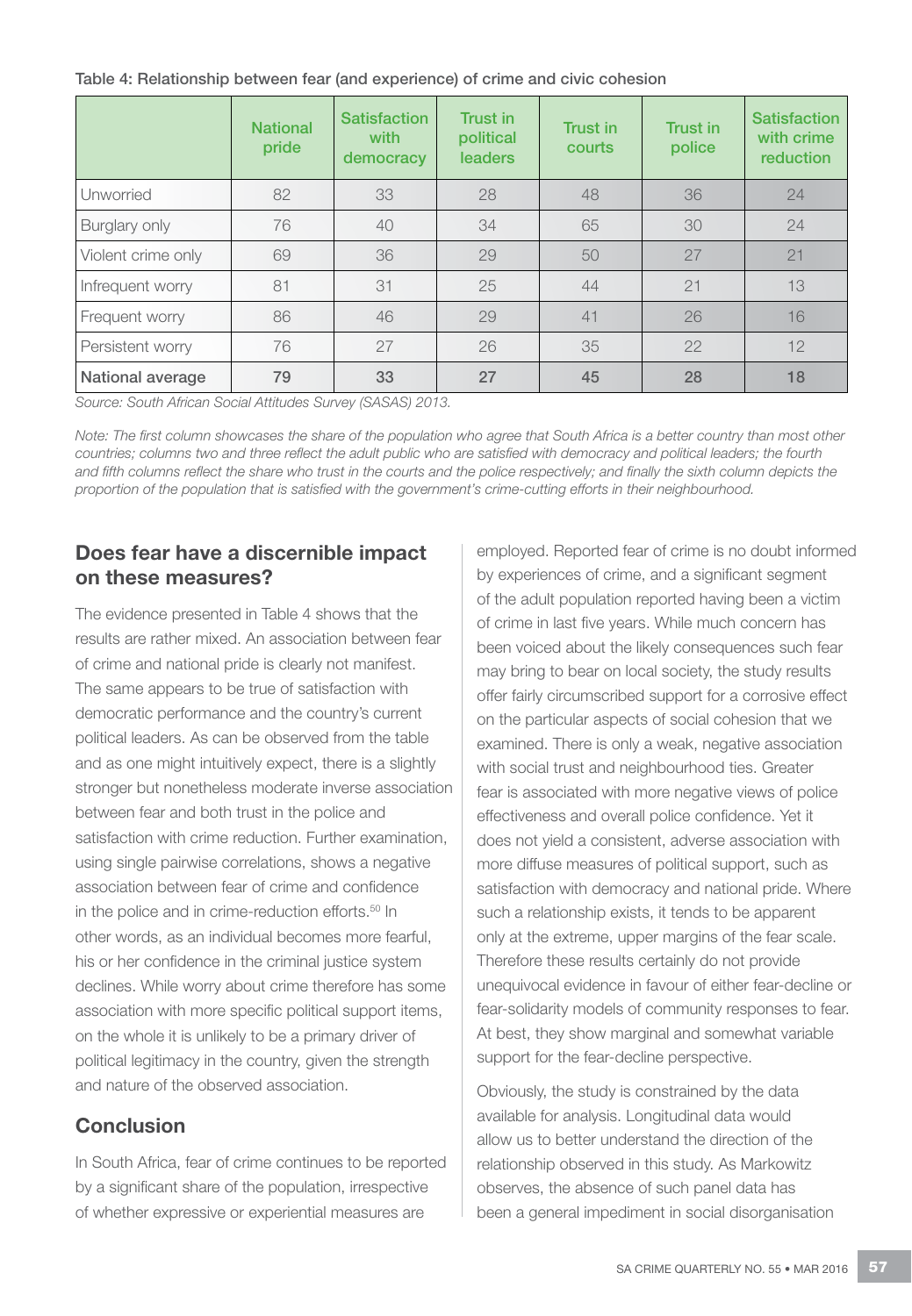research, which has mostly relied on cross-sectional data. Moreover, there is a need for data that would allow neighbourhood-level disaggregation, permitting researchers to test the paradigms of social disorganisation theory in South Africa, especially in teasing out the nature of the relationship between social cohesion, fear of crime, and crime.

Further work will need to be undertaken to determine the replicability of our findings, by experimenting with alternate measures of both fear and cohesion. Since we focused on national patterns, the consistency of our findings across different groups, geographies and individual and community attributes will need to be explored. If our findings are, however, replicated through other studies it would suggest that success in efforts at reducing crime and the fear of crime are unlikely to translate into immediate and substantive gains in terms of positive forms of neighbourhood cohesion.

Furthermore, the fact that low levels of social trust, trust in the police and courts, as well as satisfaction with democratic functioning are common to both the fearful and fearless raises fundamental questions about the nature of the social fabric and community in the country. Perhaps, as Suren Pillay contends, we are a nation where such attitudinal predispositions may have encouraged tendencies towards 'fragmentation rather than unification'.<sup>51</sup> This is apparent in the proliferation of gated communities, the growing reliance on non-state forms of policing, calls for retributive justice, and the rise of forms of cohesion that target perceived external threats (such as foreign migrants) and nurture out-group hostility. While more needs to be done to ensure freedom from crime and the fear of crime, we must be careful in assuming that this would serve as a catalyst for more multicultural, bridging forms of cohesion as desired by the government's nation-building programme.

#### Acknowledgement

The analysis in this article was supported by a project grant (107365-001) received as part of the Safe and Inclusive Cities initiative established by Canada's International Development Research Centre (IDRC) and the United Kingdom's Department for International Development (DFID). In addition, we would like to acknowledge the assistance of the 'Tuscany: a Global

Laboratory for Quality of Life' project funded by the Region of Tuscany and hosted by the Polo Lionello Bonfanti, for supporting Steven Gordon's participation in the Safe Cities study and for useful analytical suggestions. Points of view or opinions contained within this document are those of the authors and do not necessarily represent the official position or policies of any of these organisations.

#### To comment on this article visit http://www.issafrica.org/sacq.php

#### **Notes**

- Examples from across the decades, covering theoretical, methodological and empirical traditions, include James Garofalo and John Laub, The fear of crime: broadening our perspective, *Victimology,* 3:3-4, 1978, 242–253; Timothy F Hartnagel, The perception and fear of crime: implications for neighborhood cohesion, social activity, and community affect, *Social Forces,* 58:1, 1979, 176–193; Ralph B Taylor and Margaret Hale, Testing alternative models of fear of crime, *The Journal of Criminal Law and Criminology,* 77:1, 1986, 151–189; Kenneth F Ferraro and Randy L Grange, The measurement of fear of crime, *Sociological Inquiry,* 57:1, 1987, 70–97; Chris Hale, Fear of crime: a review of the literature, *International Review of Victimology,* 4:2, 1996, 79–150; Rachel Pain, Place, social relations and the fear of crime: a review, *Progress in Human Geography,* 24:3, 2000, 365–387; Jonathan Jackson, Experience and expression: social and cultural significance in the fear of crime, *British Journal of Criminology*, 44:6, 2004, 946–966; and Ian Brunton-Smith and Patrick Sturgis, Do neighborhoods generate fear of crime? An empirical test using the British Crime Survey, *Criminology,*  49:2, 2011, 331–369.
- 2 SD Farrall, JP Jackson and E Gray, *Social order and the fear of crime in contemporary times,* Oxford: Oxford University Press, 2009.
- 3 On the spatial patterning of crime and fear of crime in South, see for example Gareth Newham et al., Murder and robbery: overview of the official statistics 2-14/15, *ISS Fact Sheet,* 2015; Benjamin J Roberts, State of affliction: fear of crime and quality of life in South Africa, in Dave Webb and Eduardo Wills-Herrera (eds), *Subjective well-being and security,* vol. 46, Social Indicators Research Series, Dordrecht: Springer Netherlands, 2012, 149–175. A recent example from the international literature is Gregory D Breetzke and Amber L Pearson, The fear factor: examining the spatial variability of recorded crime on the fear of crime, *Applied Geography,* 46, 2014, 45–52.
- 4 CR Shaw and HD McKay, *Juvenile delinquency and urban areas,* Chicago: University of Chicago Press, 1942.
- 5 Robert J Bursik, Social disorganisation and theories of crime and delinquency: problems and prospects, *Criminology*, 26:4, 1988, 521.
- 6 Gerben J Bruinsma et al., Social disorganization, social capital, collective efficacy and the spatial distribution of crime and offenders, *British Journal of Criminology*, 53:5, 2014, 944.
- 7 James Q Wilson and George L Kelling, Broken windows, *Atlantic Monthly,* 249:3,1982, 29–38; Robert J Sampson and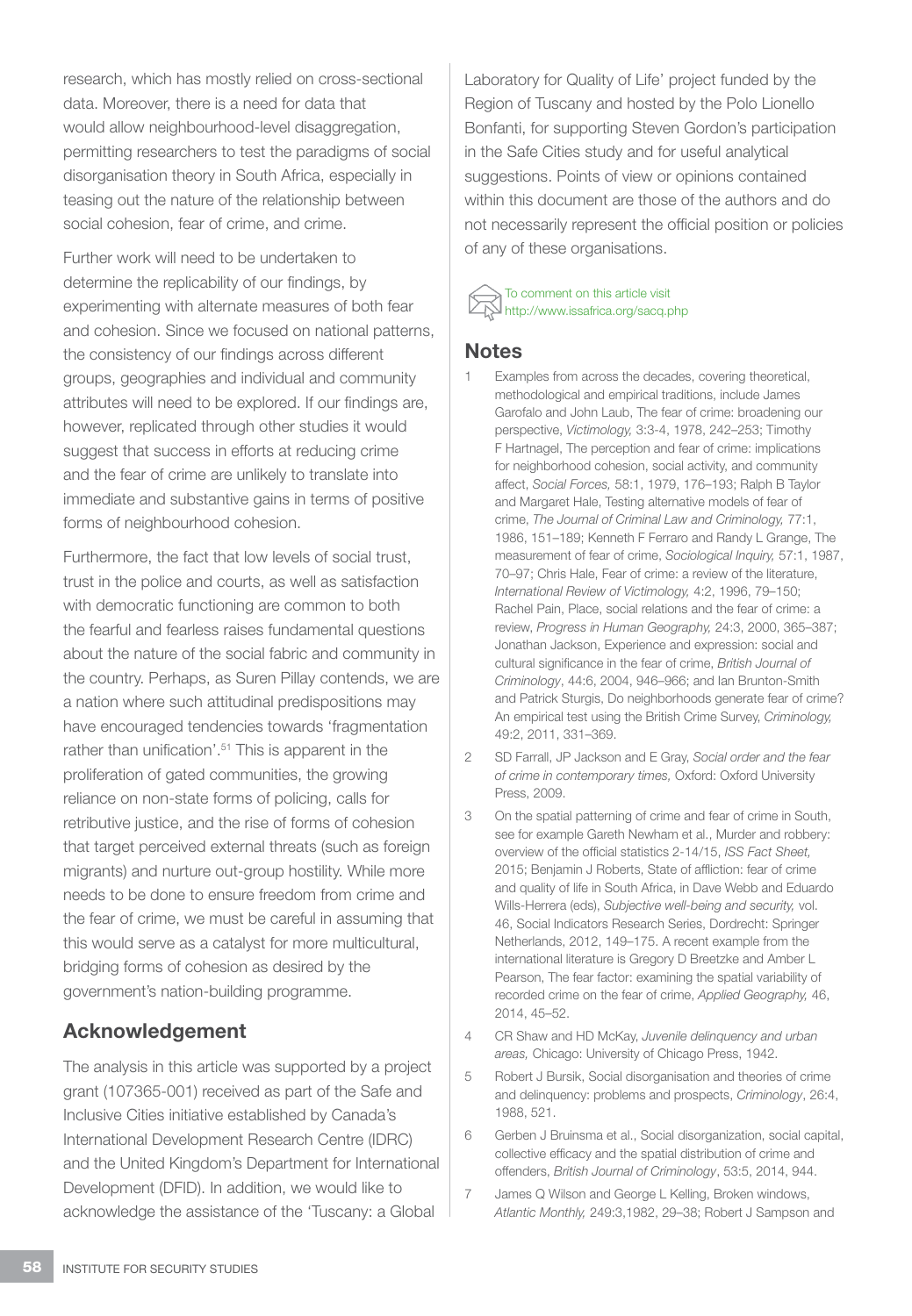Stephen W Raudenbush, Seeing disorder: neighborhood stigma and the social construction of 'broken windows', *Social Psychology Quarterly,* 67:4, 2004, 319–342.

- 8 Ian Brunton-Smith, Jonathan Jackson and Alex Sutherland, Bridging structure and perception on the neighbourhood ecology of beliefs and worries about violent crime, *British Journal of Criminology,* 54:4, 2014, 506.
- 9 James Hawdon et al., Social responses to collective crime: assessing the relationship between crime-related fears and collective sentiments, *European Journal of Criminology*, 11:1, 2014, 39–56. See also Allen E Liska and Barbara D Warner, Functions of crime: a paradoxical process, *American Journal of Sociology,* 1991, 1441–1463.
- 10 Wesley Skogan, Fear of crime and neighbourhood change, *Crime and Justice,* 8, 1986, 203–229; Liska and Warner, Functions of crime; Joong-Hwan Oh and Sangmoon Kim, Aging, neighbourhood attachment, and fear of crime: testing reciprocal effects, *Journal of Community Psychology,* 37:1, 2009, 21–40.
- 11 Hartnagel, The perception and fear of crime.
- 12 Liska and Warner, Functions of crime, 1446, 1459.
- 13 Fred E Markowitz et al., Extending social disorganization theory: modeling the relationships between cohesion, disorder, and fear, *Criminology,* 39:2, 2001, 293–320.
- 14 Hawdon et al., Social responses to collective crime.
- 15 Oh and Kim, Aging, neighbourhood attachment, and fear of crime, 37.
- 16 See, for example, Tony Emmett, Social disorganisation, social capital and violence prevention in South Africa, *African Safety Promotion,* 1:2, 2003, 4–18; and Gregory D Breetzke, Modeling violent crime rates: a test of social disorganization in the city of Tshwane, South Africa, *Journal of Criminal Justice*, 38:4, 2010, 446–452. A recent analysis of Afrobarometer data has also examined the association between victimisation, fear and indicators of democracy and governance; see Zenobia Ismail, Is crime dividing the rainbow nation? Fear of crime in South Africa, Afrobarometer, Briefing Paper, 96, 2010.
- 17 Interviewers called at each visiting point selected and listed all those eligible for inclusion in the sample in terms of age and residential status criteria. The interviewer then selected one respondent using a random selection procedure based on a Kish grid.
- 18 The HSRC's Research Ethics Committee granted ethical approval for the instrumentation and research protocols for each round.
- 19 The specific phrasing of the StatsSA measure is: 'If you had to walk, how safe would you feel walking alone in your area when it is dark?.' A similar item is included to capture daytime fear. These measures were included in the 2011, 2012 and 2013/14 survey rounds.
- 20 For a useful account of these distinctions, see Ferraro and LaGrange, The measurement of fear of crime.
- 21 Stephen Farrall and David Gadd, Evaluating crime fears: a research note on a pilot study to improve the measurement of the 'fear of crime' as a performance indicator, *Evaluation,* 10:4, 2004, 493–502; Hale, Fear of crime; Ferraro and LaGrange, The measurement of fear of crime.
- 22 See Jonathan Jackson and Jouni Kuha, Worry about crime in a cross-national context: a model-supported method of

measurement using the European Social Survey, *Survey Research Methods,* 8:2, 2014, 109–126.

- 23 Jonathan Jackson and Emily Gray, Functional fear and public insecurities about crime, *British Journal of Criminology,* 50:1, 2010, 1–22.
- 24 Farrall and Gadd, Evaluating crime fears; Jackson, Experience and expression; and Emily Gray, Jonathan Jackson and Stephen Farrall, Reassessing the fear of crime, *European Journal of Criminology,* 5:3, 2008, 363-380.
- 25 This is discussed in greater detail in Jackson, Experience and expression.
- 26 Apart from the walking alone during the day and at night, a third indicator commonly employed by the Human Sciences Research Council (HSRC) in its national surveys since the early 1990s asks respondents to rate how safe they 'feel personally on most days'.
- 27 These results are consistent with what was found by Roberts, State of affliction.
- 28 This entails a combination of latent class modelling together with logical, pragmatic choices in deriving the final scale. For an in-depth examination of the particular steps and choices involved in deriving the six-class measure, based on the model-assisted scoring method and using the fear of crime questions, see Jackson and Kuha, Worry about crime in a cross-national context. The construction of the measure in the South African case was done with the assistance of Prof. Jonathan Jackson from the London School of Economics.
- 29 Weighted percentages have been estimated using sampling design weights that are benchmarked to Statistics South Africa's most recent mid-year estimates. Province, gender, population group and 5-year age group were used as benchmark variables, with the view to represent the South African population 16 years and older as closely as possible.
- 30 According to the South African Social Attitudes Survey (SASAS) data from 2013, more than one out of every four adult South Africans (27%) reported that they or another household member had been a victim of burglary or assault in the last five years.
- 31 The share reporting that they or another household member had been a victim of burglary or assault in the last five years ranged from 11% among the unworried to around half among those with frequent or persistent worry (50% and 49% respectively).
- 32 One-way analysis of variance (ANOVA) results between these measures of fear of crime and experience of crime are as follows: victim in the last five years had a fear of crime classification mean of 4.15 (Std. Dev.  $= 1.83$ , n=755); not a victim in the last five years had a classification mean of 2.74 (Std. Dev.  $=1.88$ , n  $=2085$ ). The Prob > F statistic was 0.000.
- 33 Sergi Valera and Joan Guàrdia, Perceived insecurity and fear of crime in a city with low-crime rates, *Journal of Environmental Psychology*, 38, 2014, 195–205.
- 34 Jackson, Experience and expression, and Farrall, Jackson and Gray, *Social order and the fear of crime in contemporary times* also provide a worthwhile discussion of this phenomenon.
- 35 Suren Pillay, Crime, community and the governance of violence in post-apartheid South Africa, *Politikon*, 35:2, 2008, 141–158.